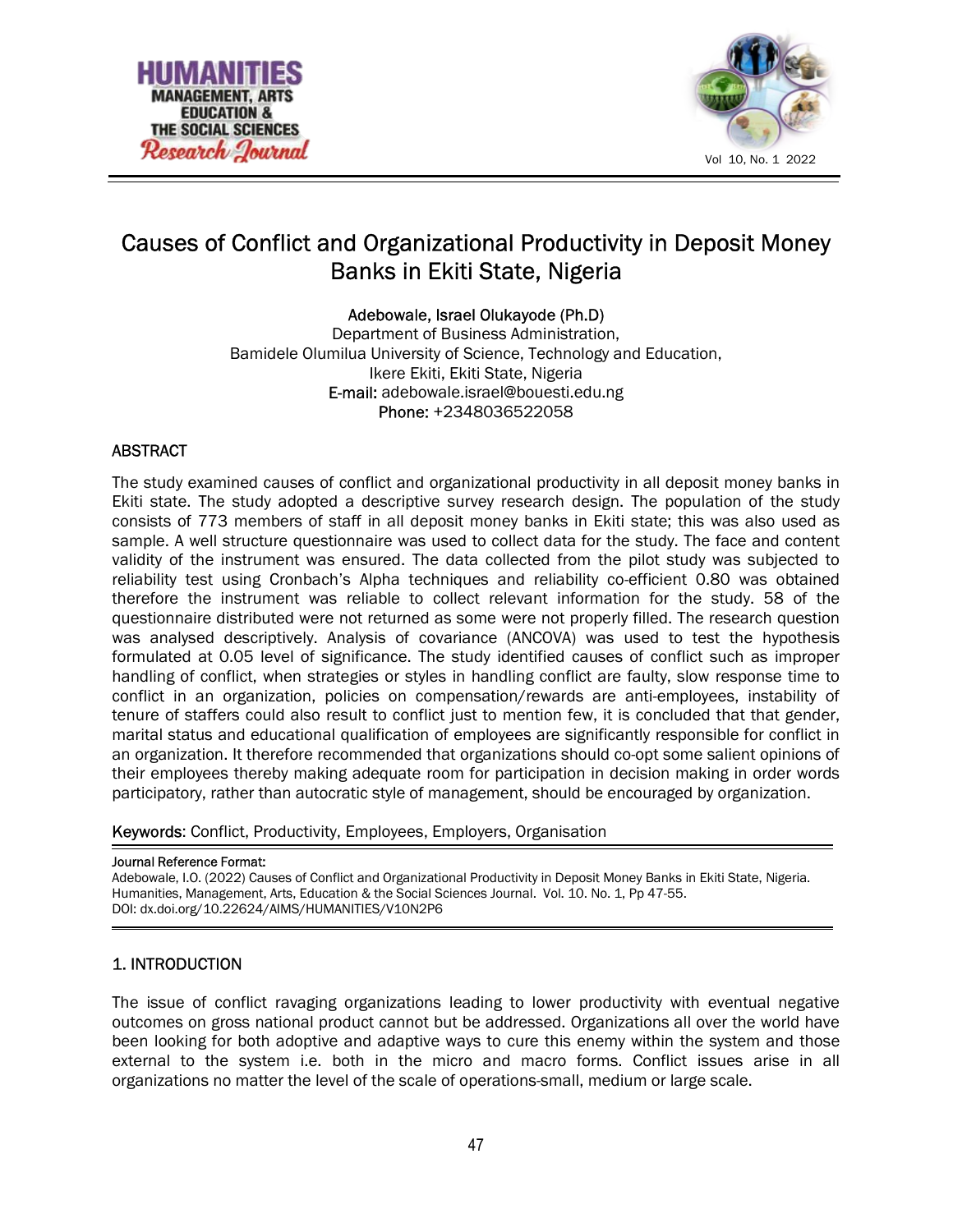



According to Mullins, (2005) Conflict is regarded as a behavior intended to obstruct the achievement of some other person's goals, whereby efforts are set in motion by A to offset the efforts of B from achieving its intended purpose. Jambrek and Penic, 2008 opined that it is a process of social interaction and social situation where activities and interests of participants (individuals or groups) actually or apparently confront, block and disable the realization of other party's objectives, a situation whereby conflict is based on incompatibility of goals arising from opposing behaviors which can be viewed at the individual, group or organizational level.

Conflict is conceptually dependent on major components such as expressed struggle, interdependence, perceived incompatibility of goals, perceived scarce rewards and interference.(Marquis and Houston,2009).While organizational conflict occurs, as actors engage in activities that are incompatible with those of colleagues within their network, members of other organizations or unaffiliated individuals who utilizes the services or products of the organization, workplace conflict is referred to as an organized expression of conflict articulated through a trade union or other workers representatively.(Ogunbameru,2004).





The mitigation of the adverse effects of conflict is crucial and should be proactive in nature by addressing the root causes of conflicts in organizations through conflict management strategies before the conflict escalates to high proportions that would have manifested in negative outcomes in productivity which will lead to huge losses expected in revenue/income to the organization. According to Darling & Walker (2007) conflict management involves designing effective strategies to minimize the dysfunctions of conflict and enhance its constructive functions in order to optimize learning and effectiveness of an organization.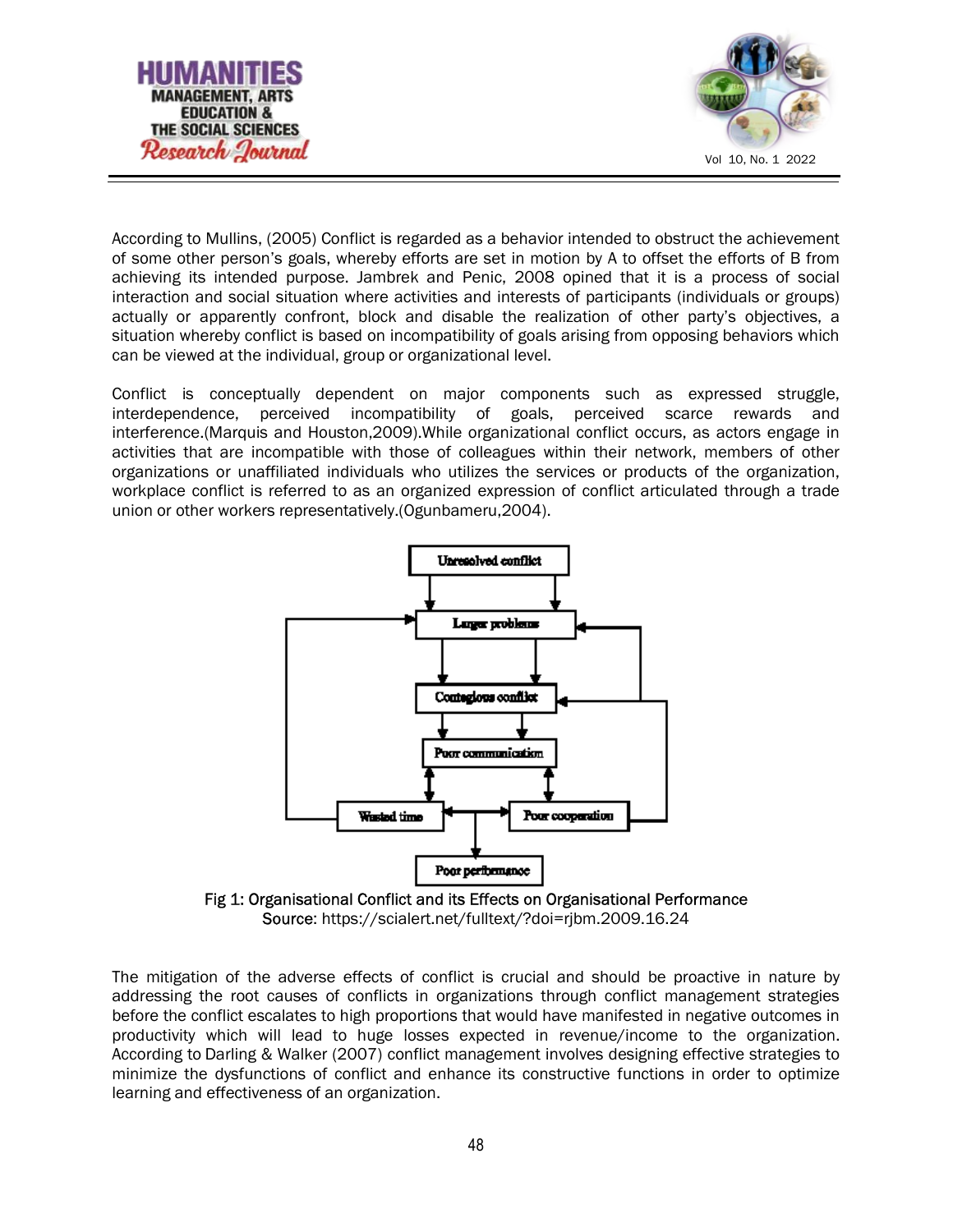



This implies that managing conflict does not necessarily connote avoidance or termination but the decrease of the odds of non-productive escalation. As observed conflict is inevitable in organizations, its management determines whether it will generate positive or negative effect on the organizational productivity (Uchendu, Anijaobi, & Odigwe 2013). Conflict Management can help to resolve conflicts by encouraging active listening skills focusing on group benefits over individual recognition and working to create compromise that will guarantee organization productivity (Ongori, 2009). Organizational productivity is the boosting of organizational performance to become more efficient in specific areas such as finance, project management, supply chain which is done by applying specific method, tools, in order to give an outcome of organizational excellence (Favero, 2014). Different researches have been conducted on the effect of conflict management and organization performance, such as Emmanuel, Magaji and Olalekan (2015) conducted research on the effect of conflict management on the performance of financial service organisation in Nigeria: an empirical study of Access bank plc.

The researcher used descriptive survey research designed and the sample for this study consisted of four (4) branches of Access Bank Plc namely Adetokunbo Ademola branch, Damole/Idejo branch, Ligali Ayoride branch and Ikorodu branch, all in Lagos state. A sample size of 81 respondents was selected for the study. Using random/probability sampling method, the sample was drawn from all the departments in the bank and it also encompassed the top management, middle management and the junior management cadre in order to ensure adequate representation of view and generalizations. From the finding it was discovered that there was a significant relationship between conflict management and organizational performance of the respondents.

Obasan (2011) carried out another study on the impact of conflict management on employees performance in the banking sector, using first bank plc Lagos branch as a case study and using a student t distribution to test the significance of response. Purposive sampling technique was used select the bank of choice and a self-design questionnaire was administered to 50 respondents cutting across all cadres of staff of First Bank of Nigeria Plc (Lagos Branch). The study revealed that the main sources of conflict in the organization relate to perception and value problems and also that high employees' morale leads to improved employees' performance if conflict is managed effectively. That found that there was significant relationship between conflict management and employees' performance.

From the foregoing, the problem of this study was that despite the research conducted by researchers as all their work was based on conflict management and employees' performance in organization, the causes of conflict are yet to be identified and could this be Gender, marital status and educational qualification of employee. Therefore, this study examined the causes of conflict as it affects organizational productivity.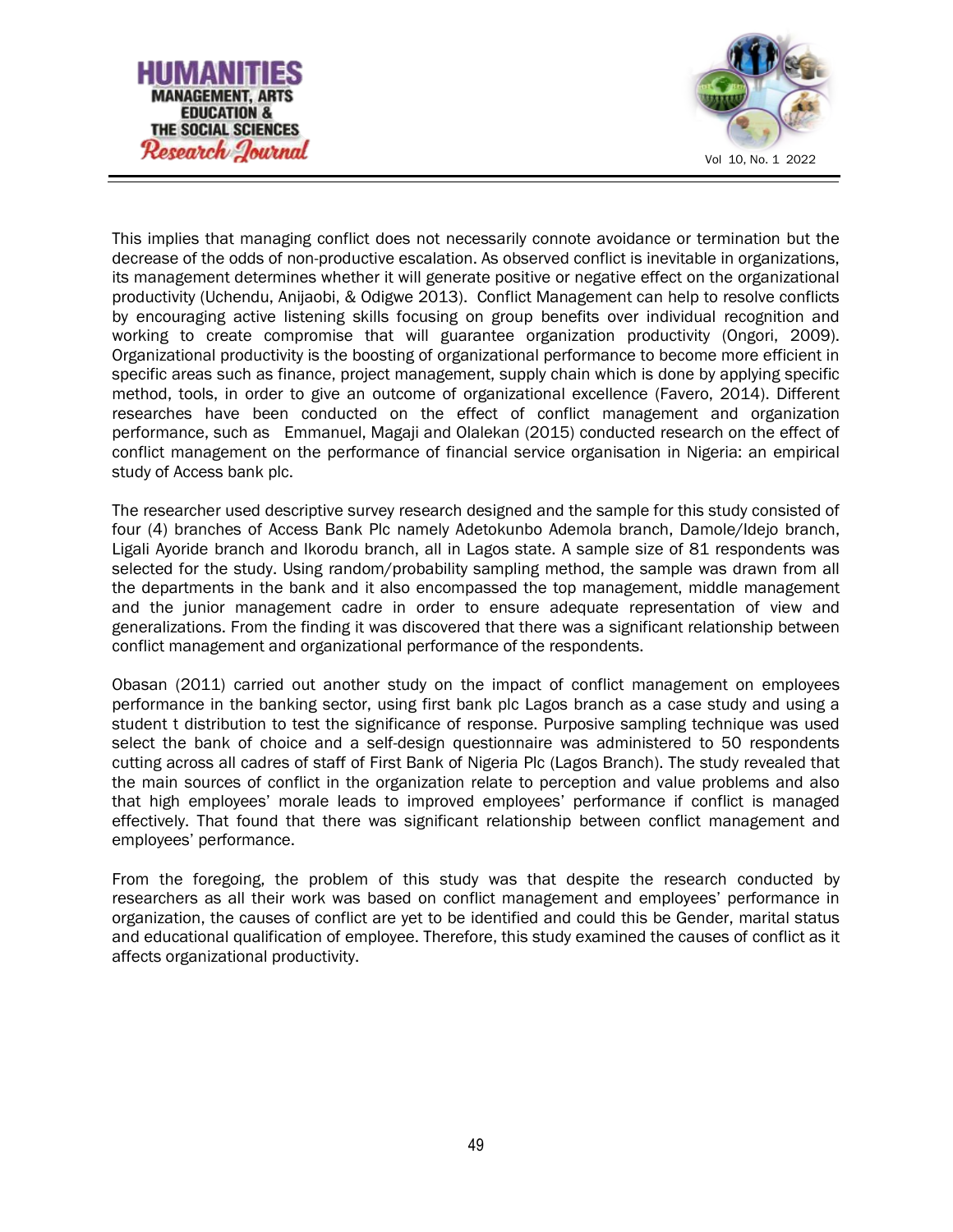



# 1.1 Purpose of the Study

The main purpose of this study was to examine the causes of conflict that affect organizational productivity in deposit money banks in Ekiti State. Specifically, the study examined.

1. The causes of conflicts in an organization and how it affects organizational productivity

## 1.2 Research Question

The understated research question was raised to guide the study

1. What are the causes of conflict that affect organizational productivity in deposit money banks in Ekiti State?

#### 1.3 Research Hypothesis

The hypothesis below was formulated for the study.

HO<sub>1</sub>: Gender, marital status and educational qualification of employee are not significantly responsible for conflicts in an organization.

# 2. LITERATURE REVIEW

#### 2.1 Empirical Review

Mba (2013) Investigated conflict management and employees performance in Julius Berger Nigeria Plc, Bonny Island. A descriptive research design was used in executing the study using 50 purposively selected sample respondents consisting of 25 managerial employees and 25 nonmanagerial employees of Julius Berger Nigeria Plc. Bonny Island. The core aspect of the study is the use of cross sectional survey research design in generating the required primary data. Data collected were analyzed using descriptive and inferential statistics. Results from the data analysis indicated that significant relationship exists between conflict management strategies and employees' performance and no differences exist between managerial and non-managerial employees' perception of the effectiveness of conflict management strategies.

The study conducted by Henry (2009) who investigated conflict management and its effects on employees performance using convenience sample of one hundred and thirty managers (130) selected from government departments, parastatals and private companies. The analysis of data was made by using quantitative approach. The data was analyzed using descriptive method, one hundred and thirty (130) questionnaires were distributed to managers in government departments, parastatals and private companies in Gaborone. Only 85 questionnaires were returned by the respondents which accounts to 65.4%. The remaining was not returned or was misplaced by the respondents and accounted to 34.67%.The tabular method was used to analyze the data. The findings indicate that the major cause of organizational conflict is limited resources and that there is no significant relationship between conflict management and employees' performance.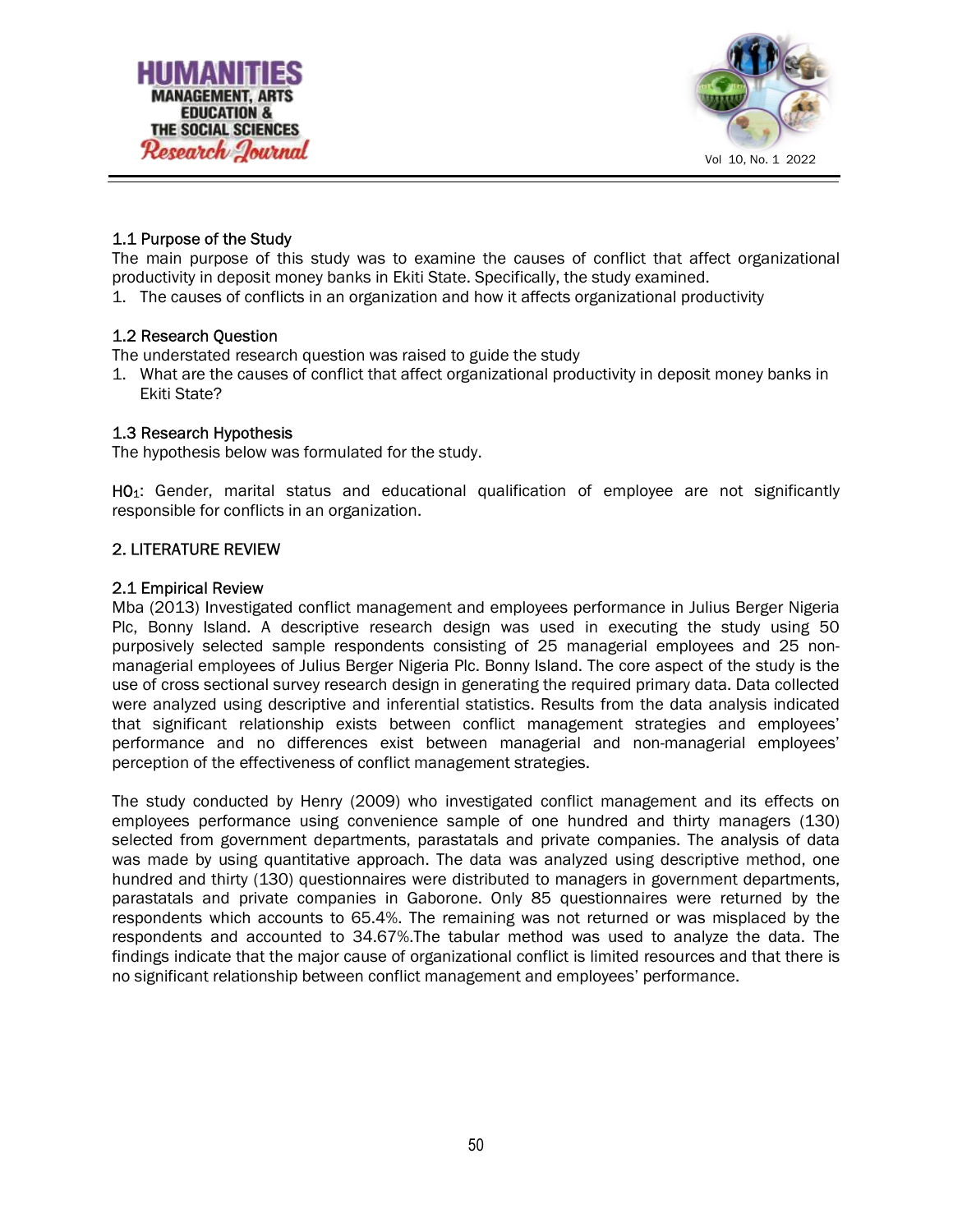



Oji, Eme, and Nwoba (2014) Study communal conflicts in Nigeria: an examination of Ezillo and Ezza-Ezillo conflict of Ebonyi State, (1982-2012). They looked into the wide range of issues involved in the protracted character of the fifty-two (52) year Ezillo-Ezza-Ezillo Communal conflict. The study implored secondary sources of information and data.

The study concluded that issues such as indigenship, land ownership, cultural denigration, competition for resources and measures taken by the government managing the conflicts were responsible for the conflict in Ebonyi state, Nigeria. The study recommends that people driven management resolution mechanism (hybrid model) should be adopted.

This should involve an integrated conflict management model - inclusive of broad spectrum of stakeholders- (the church, women, the youth and Elder councils) as against the 30 Peace man committee of persons made up of mainly traditional rulers and leaders of thought without regard to gender.

## 3. METHODOLOGY

This study adopted a descriptive survey research design. The study covered conflict management and organizational productivity in all deposit money banks in Ekiti state. The population size for this study consists of 773 members of staff in all deposit money banks in Ekiti state. The sample size for the study consists of 773 total populations since it was not cumbersome to cover. A well structure questionnaire was used to collect data for the study.

The face and content validity of the instrument was ensured by experts. The data collected from the pilot study was calculated using Cronbach's Alpha techniques and Reliability co-efficient 0.80 was obtained and the co-efficient were considered high enough for reliability. From the 773 total questionnaire distributed, 58 were not returned as some were not properly filled. The research question was analysed with Descriptive statistics such as frequency count, mean and standard deviation. Analysis of covariance (ANCOVA) was used to test the hypothesis formulated at 0.05 level of significance.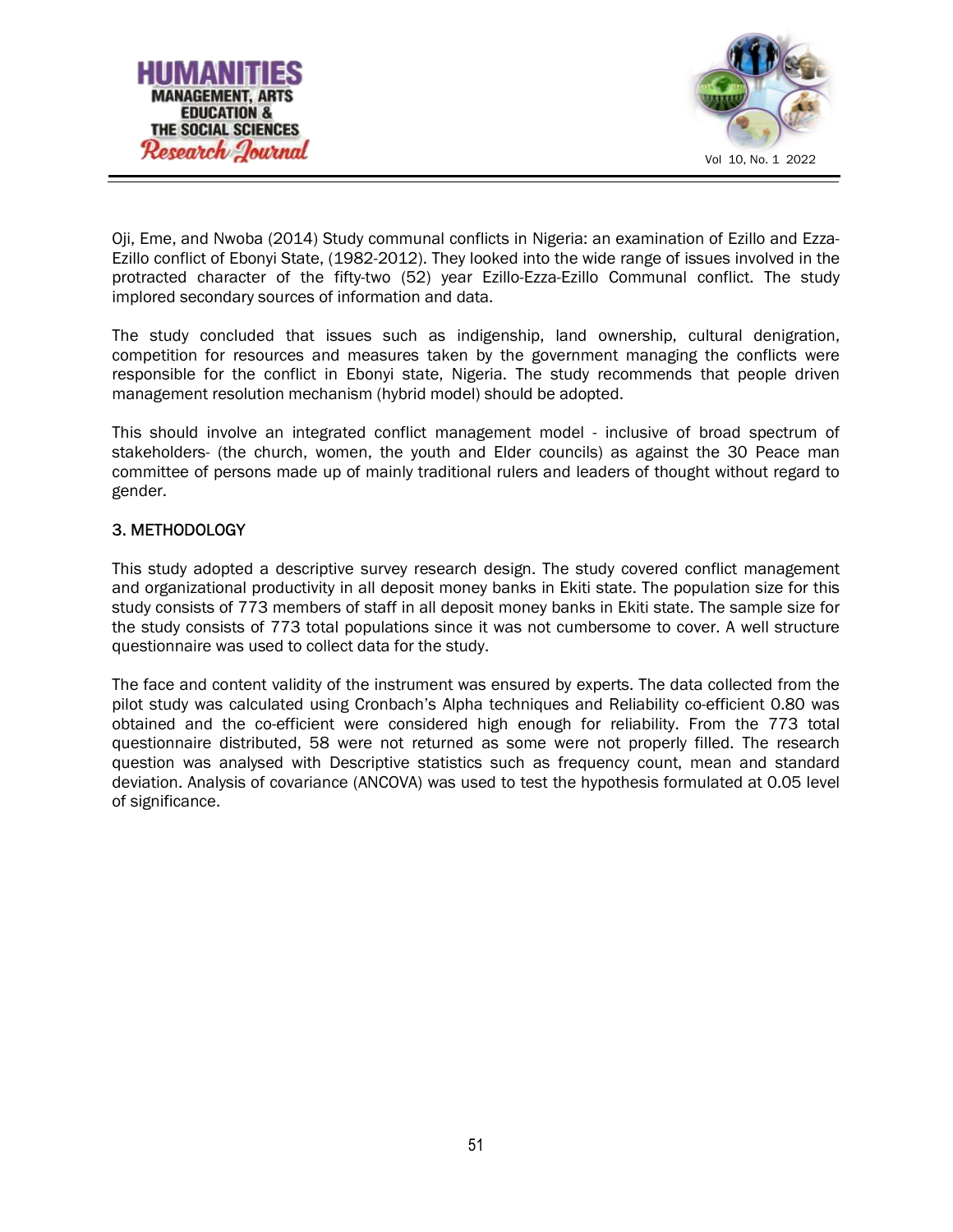



# 4. RESULTS

#### 4.1 Descriptive Analysis

| Table 1: Gender, Marital Status, Educational Qualification, Work Experience and Nature of Staff |                 |           |            |  |
|-------------------------------------------------------------------------------------------------|-----------------|-----------|------------|--|
| Variables                                                                                       | Categories      | Frequency | Percentage |  |
| Gender                                                                                          | Male            | 266       | 37.2%      |  |
|                                                                                                 | Female          | 449       | 62.8%      |  |
| <b>Marital Status</b>                                                                           | Single          | 382       | 53.4%      |  |
|                                                                                                 | Married         | 333       | 46.6%      |  |
| Educational                                                                                     | MBA             | 77        | 10.8%      |  |
| Qualification                                                                                   | OND.            | 228       | 31.9%      |  |
|                                                                                                 | <b>HND</b>      | 188       | 26.3%      |  |
|                                                                                                 | B.Sc            | 136       | 19%        |  |
|                                                                                                 | M.Sc.           | 17        | 2.4%       |  |
|                                                                                                 | Ph.D            | 4         | 0.6%       |  |
|                                                                                                 | <b>Others</b>   | 65        | 9.1%       |  |
| Work Experience                                                                                 | $1 - 5$ years   | 373       | 52.2%      |  |
|                                                                                                 | $6 - 10$ years  | 211       | 29.5%      |  |
|                                                                                                 | 11 - 15 years   | 37        | 5.2%       |  |
|                                                                                                 | $16 - 30$ years | 84        | 11.7%      |  |
|                                                                                                 | 31years & above | 10        | 1.4%       |  |
| Natures of staff                                                                                | Permanent       | 254       | 35.5%      |  |
|                                                                                                 | Contract/casual | 461       | 64.5%      |  |

Source: Author's computation

The gender distribution of the respondents as revealed in table 1 shows that female respondents constitute larger percentage (62.8%) of the population while male account for (37.2%). This means that, females are fully involved in the study than male as they are the major staff available at the point of carrying out this study. The marital status of respondents from the table revealed that majority (53.4%) of the respondents is single while (46.6%) are married The majority of staff investigated in the study had OND (31.9%), HND (26.3%), B.Sc (19%), MBA (10.8%), M.Sc. (2.4%) others (9.1%), and (0.6%) of the respondents had Ph.D as their educational qualification.

This indicated that qualified staff/ bankers are employed in Ekiti State banks. These staffers, working experience span in the range of and percentages indicated: 1 – 5 years (52.2%), 6 -10 years  $(29.5%)$ , between 11 - 15 years  $(5.2%)$ , 16 - 30 years  $(11.7%)$  and  $(1.4%)$  have been working for more than 31 years. This implies that the staffers are highly experienced on the job. The nature of the employment engagement of the staffers are revealed in table 1 which shows that casual/contract workers accounted for (64.5%) while (35.5%) are permanent staff in the respective banks.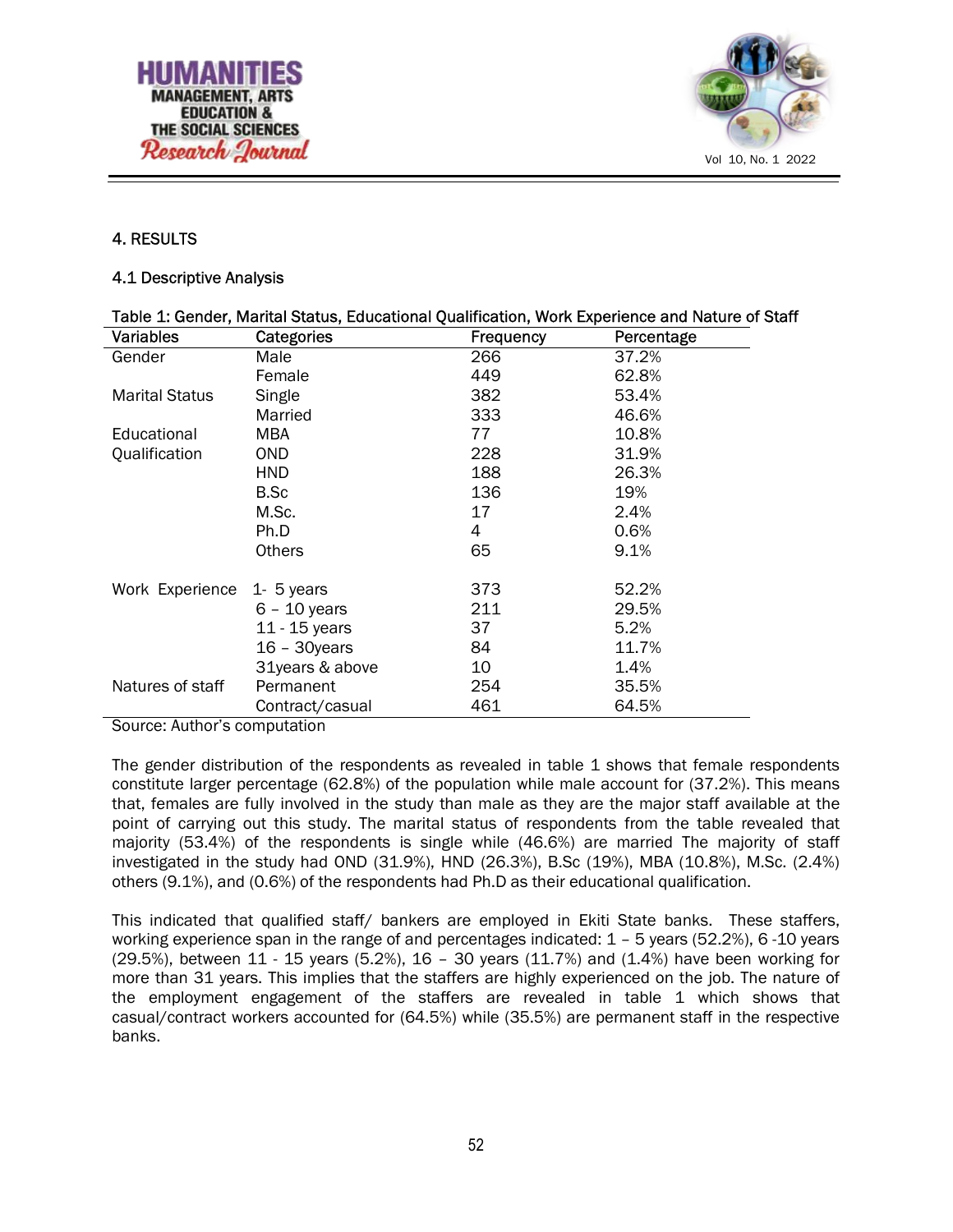



## Research Question: What are the causes of conflicts in an organization that affects organizational productivity?

| Table 2: Causes of conflicts in an organization that affects organizational productivity |                                  |            |         |            |           |      |      |                 |
|------------------------------------------------------------------------------------------|----------------------------------|------------|---------|------------|-----------|------|------|-----------------|
| S/N                                                                                      | <b>Items</b>                     | SA         | A       | D          | <b>SD</b> | Mean | St.D | <b>Decision</b> |
| 1                                                                                        | Improper handling of             | 544        | 141     | 14 (2%)    | 16        | 3.69 | 0.62 | Agreed          |
|                                                                                          | conflict                         | (76.1%)    | (19.7%) |            | $(2.2\%)$ |      |      |                 |
| 2                                                                                        | Strategies or styles in          | 325        | 334     | 53         | 3         | 3.37 | 0.64 | Agreed          |
|                                                                                          | handling conflict are faulty     | (45.5%)    | (46.7%) | $(7.4\%)$  | $(0.4\%)$ |      |      |                 |
| 3                                                                                        | Response time to conflict        | 245        | 259     | 103        | 8         | 3.17 | 0.70 | Agreed          |
|                                                                                          | is slow                          | (34.3%)    | (50.2%) | $(14.4\%)$ | $(1.1\%)$ |      |      |                 |
| 4                                                                                        | Policies on                      | 203        | 422     | 57 (8%)    | 33        | 3.11 | 0.73 | Agreed          |
|                                                                                          | compensation/rewards             | (28.4%)    | (59%)   |            | $(4.6\%)$ |      |      |                 |
|                                                                                          | are anti-employees               |            |         |            |           |      |      |                 |
| 5                                                                                        | Contract arrangement of          | 279        | 325     | 83         | 28        | 3.19 | 0.79 | Agreed          |
|                                                                                          | staff has replaced               | (39%)      | (45.5%) | (11.6%)    | $(3.9\%)$ |      |      |                 |
|                                                                                          | collective agreement             |            |         |            |           |      |      |                 |
| 6                                                                                        | Violation of                     | 223        | 420     | 59         | 13        | 3.19 | 0.66 | Agreed          |
|                                                                                          | management/staff                 | (31.2%)    | (58.7%) | (8.3%)     | (1.8%)    |      |      |                 |
|                                                                                          | agreement                        |            |         |            |           |      |      |                 |
| 7                                                                                        | Instability of tenure of         | 137        | 478     | 77         | 23        | 3.01 | 0.65 | Agreed          |
|                                                                                          | staffers                         | (19.2%)    | (66.9%) | $(10.8\%)$ | (3.2%)    |      |      |                 |
| 8                                                                                        | Environment of operations        | 172        | 298     | 120        | 125       | 2.72 | 1.01 | Agreed          |
|                                                                                          | not conducive                    | $(24.1\%)$ | (41.7%) | $(16.8\%)$ | (17.5%)   |      |      |                 |
| 9                                                                                        | <b>Professional Malpractices</b> | 186        | 359     | 138        | 32        | 2.97 | 0.79 | Agreed          |
|                                                                                          |                                  | (26%)      | (50.2%) | (19.3%)    | (4.5%)    |      |      |                 |
| 10                                                                                       | Disagreements on goals           | 130        | 418     | 154        | 13        | 2.93 | 0.68 | Agreed          |
|                                                                                          |                                  | (18.2%)    | (58.5%) | (21.5%)    | (1.8%)    |      |      |                 |

| Table 2: Causes of conflicts in an organization that affects organizational productivity |  |
|------------------------------------------------------------------------------------------|--|
|                                                                                          |  |

#### Mean greater than 2.50 "Agreed" otherwise "Disagreed"

Source: Author's computation

The causes of conflicts in an organization as presented in table 2 revealed that 95.8% of the respondents indicated that improper handling of conflict resulted to another conflict, 92.2% agreed that strategies or styles in handling conflict are faulty, 84.5% agreed that response time to conflict in an organization is too slow, 87.4% indicated policies on compensation/rewards are anti-employees, 84.5% of the respondents shows that contract arrangement of staff has replaced collective agreement, 89.9% of the respondents agreed that violation of management/staff agreement can also cause conflict in an organization, 86.1% agreed that instability of tenure of staffers could also result to conflict, 65.8% shows that not conducive environment of operations cause conflict in an organization, 86.2% agreed that professional malpractices within an organization can also be a source of conflict and 76.7% of the respondents agreed that disagreement on goal is also one of the causes/source of conflict in an organization.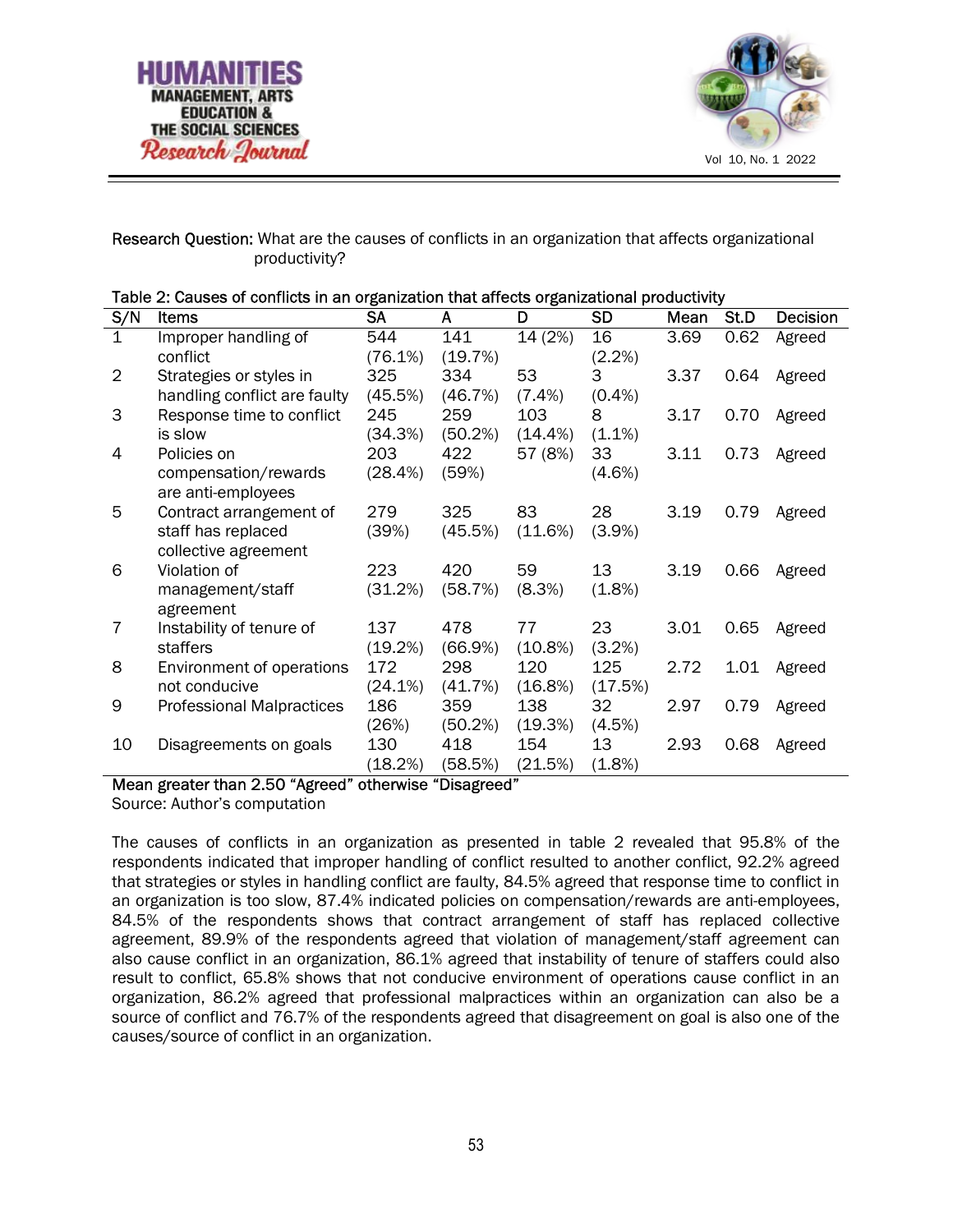



This implies that all the causes of conflict presented in the above table are regarded as sources of organizational conflicts as the mean values of respondents in the table are greater than 2.50. This further confirmed the level of agreement of the respondents on the causes of conflicts in an organization that affects organizational productivity.

## 4.2 Test of Hypothesis

H01: Gender, marital status and educational qualification of employee are not significantly responsible for conflicts in an organization.

Table 3: Analysis of covariance (ANCOVA) for conflict management and gender, marital status and educational qualification of employee

| Source                 | <b>Type III Sum</b><br>of Squares | Df  | <b>Mean Square</b> | F      | Sig. | <b>Partial Eta</b><br>Squared |
|------------------------|-----------------------------------|-----|--------------------|--------|------|-------------------------------|
| <b>Corrected Model</b> | 27.150a                           | 3   | 9.050              | 9.063  | .000 | .037                          |
| Intercept              | 81.376                            | 1   | 81.376             | 81.489 | .000 | .103                          |
| Gender                 | 25.492                            | 1   | 25.492             | 25.527 | .000 | .035                          |
| <b>Marital Status</b>  | .068                              | 1   | .068               | .068   | .794 | .000                          |
| Qualifications         | 2.291                             | 1   | 2.291              | 2.295  | .130 | .003                          |
| Error                  | 710.019                           | 711 | .999               |        |      |                               |
| Total                  | 6039.000                          | 715 |                    |        |      |                               |
| <b>Corrected Total</b> | 737.169                           | 714 |                    |        |      |                               |

P < 0.05 (Significant)

Source: Author's computation

The result presented in table 3 revealed that gender is one of the causes responsible for conflict in an organization as F-cal  $(1, 711) = 25.527$ , df =  $(1,711)$  and P-value  $(0.000) < 0.05$  level of significance. Also, marital status was found fairly responsible as one of the causes of conflict in organization as F-cal  $(1, 711) = 0.068$ , P-value > 0.05 level of significance and employee qualification was fairly responsible for conflict in organization as F-cal  $(1, 711) = 2.295$ , P-value > 0.05 level of significance.

There is interactive effect of variables (gender, marital status and educational qualification) on causes of conflict in an organization as F-cal  $(1, 711) = 81.489$ , P-value < 0.05. Thus the null hypothesis is rejected. This means that gender, marital status and educational qualification of employees are significantly responsible for conflict in an organization.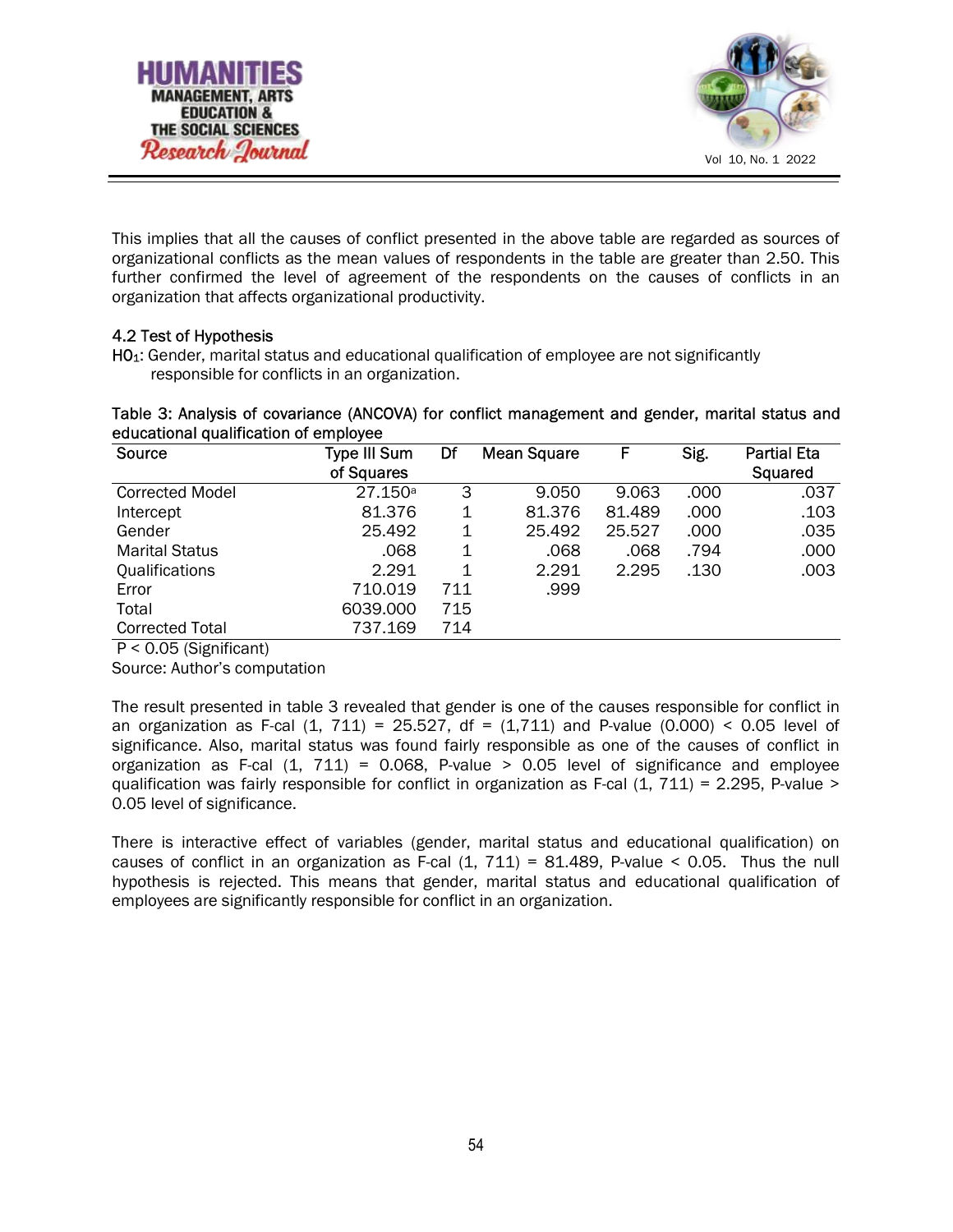



# 5. DISCUSSION OF FINDINGS

The findings of study revealed some causes of conflict that have effect on organization productivity in deposit money bank, the identified causes are improper handling of conflict, strategies or styles in handling conflict are faulty, low response time to conflict in an organization, policies on compensation/rewards are anti-employees, contract arrangement of staff has replaced collective agreement, violation of management/staff agreement, instability of tenure of staffers , not conducive environment of operations, professional malpractices as well as disagreement on goal causes conflict.

This slightly supported Oji, Eme, and Nwoba (2014) who' concluded that issues such as indigenship, land ownership, cultural denigration, competition for resources and measures taken by the government managing the conflicts were responsible for the conflict in Ebonyi state, Nigeria.

## 6. CONCLUSION

The study concluded that gender, marital status and educational qualification of employee are significantly responsible for conflict in an organization and based on the finding of the study, the study suggest that organizations should co-opt some salient opinions of their employees thereby making adequate room for participation in decision making, in order words participatory, rather than autocratic style of management, should be encouraged by organizations, there should be friendly interaction and dialogue in conflict management process by the parties involved, in order to attain resolution.

Since conflicts arise and eventually get resolved whether partially or permanently in organizations, interaction and dialogue should be embraced rather than violence, chaos, assassinations or kidnaps as is being witnessed around us today. Issues bordering on conflict should be resolved using civil rather than degenerating to extreme forceful and illegal means. Management and employees are members of a large family who will still come together to achieve productivity when issues are amicably resolved. Finally, competition for supremacy should not be the priority of staff of the organizations, but working together in an environment of peace and unity to achieve common goal for the good of the organization.